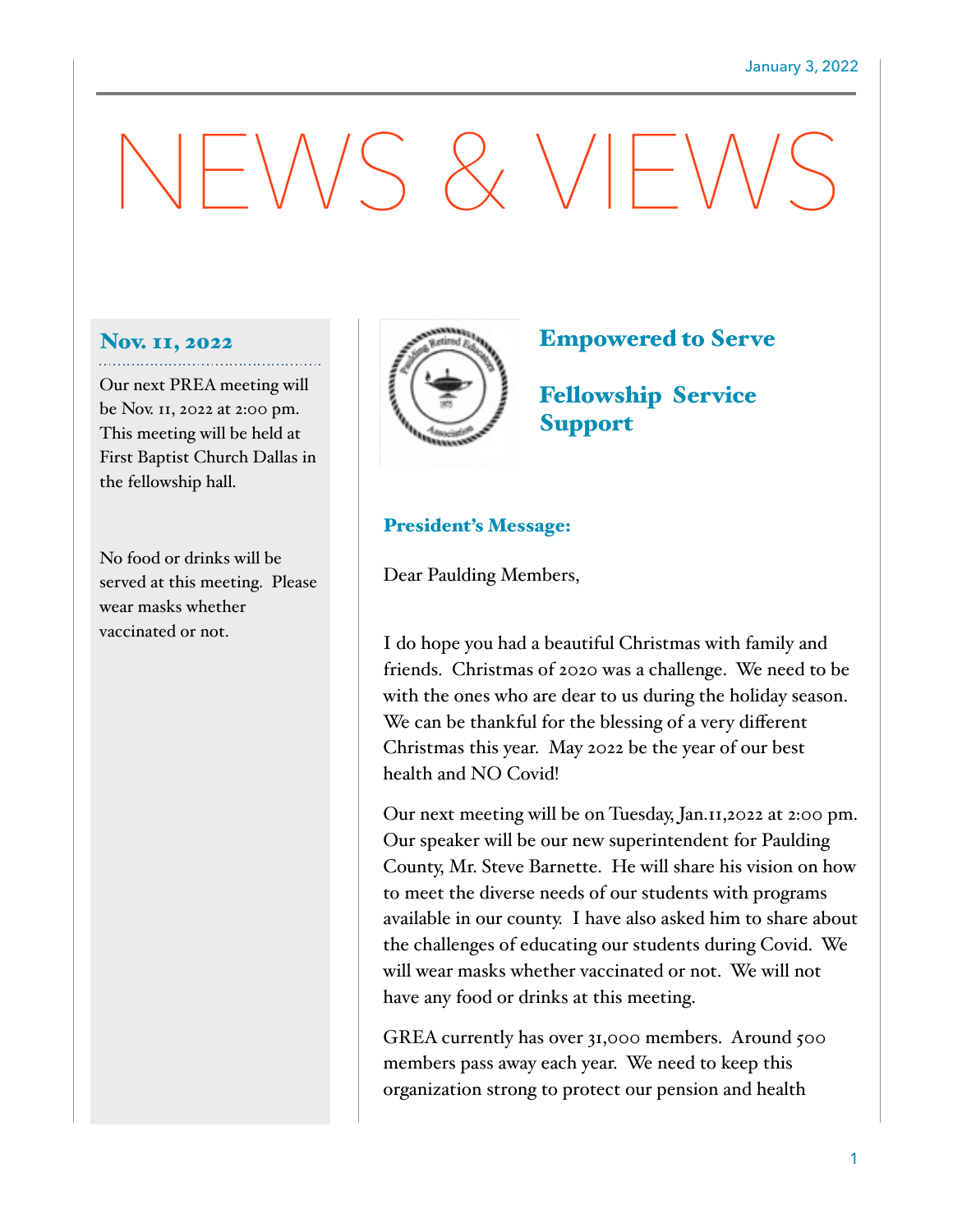#### Important Dates:

JANUARY 1, 2022 HAPPY NEW YEAR!

JANUARY 11, 2022 PREA MEETING AT 2:00 AT FBCD

MARCH 8, 2022 PREA MEETING MEMORIAL SERVICE AT 10:00

APRIL 7, 2022 CLUSTER MEETING IN CEDARTOWN, GA AT 11:00

MAY 3-5, 2022 STATE GREA CONVENTION STONE MOUNTAIN, GA

benefits. PLEASE speak up and encourage retirees you may know to join GREA. I will then call them and invite them to our Paulding meetings.

Our GREA President, Dr. Henrietta Gray, has selected the March of Dimes for her humanitarian project. This charity continues to lead the fight for the health of all moms and babies. Please be generous and support this worthy cause. Make your Checks payable to PREA. We will then send one check in March from our unit. You may bring your check to our meetings or mail it to: Sandy Parson 11 Clonts Road Douglasville, GA 30134. Indicate on the memo line that it is for the March of Dimes.

Helping Hands of Paulding also needs our support especially during these winter months. We will continue to accept checks and food donations at our meetings. If you cannot be at our meetings, please consider sending them a check and let them know it is from a Paulding retired educator. Here is their address: Helping Hands of Paulding County PO Box 1130 Dallas, GA 30132. The main location is at 228 West Spring Street in Dallas. They take food donations from 8:30 until 3:30 on Monday-Friday. They need canned vegetables, fruits, and meats. They need beans, rice, spaghetti sauce, breakfast items such as grits and oatmeal, and personal care items.

Have you had a change of address or phone number? Do let TRS, GREA, and State Health Benefits Plan of Georgia know. It impacts your monthly pension check and your insurance coverage.

Here's to a wonderful 2022 filled with great health for us all! Warmest regards,

Gloria King 404-583-4042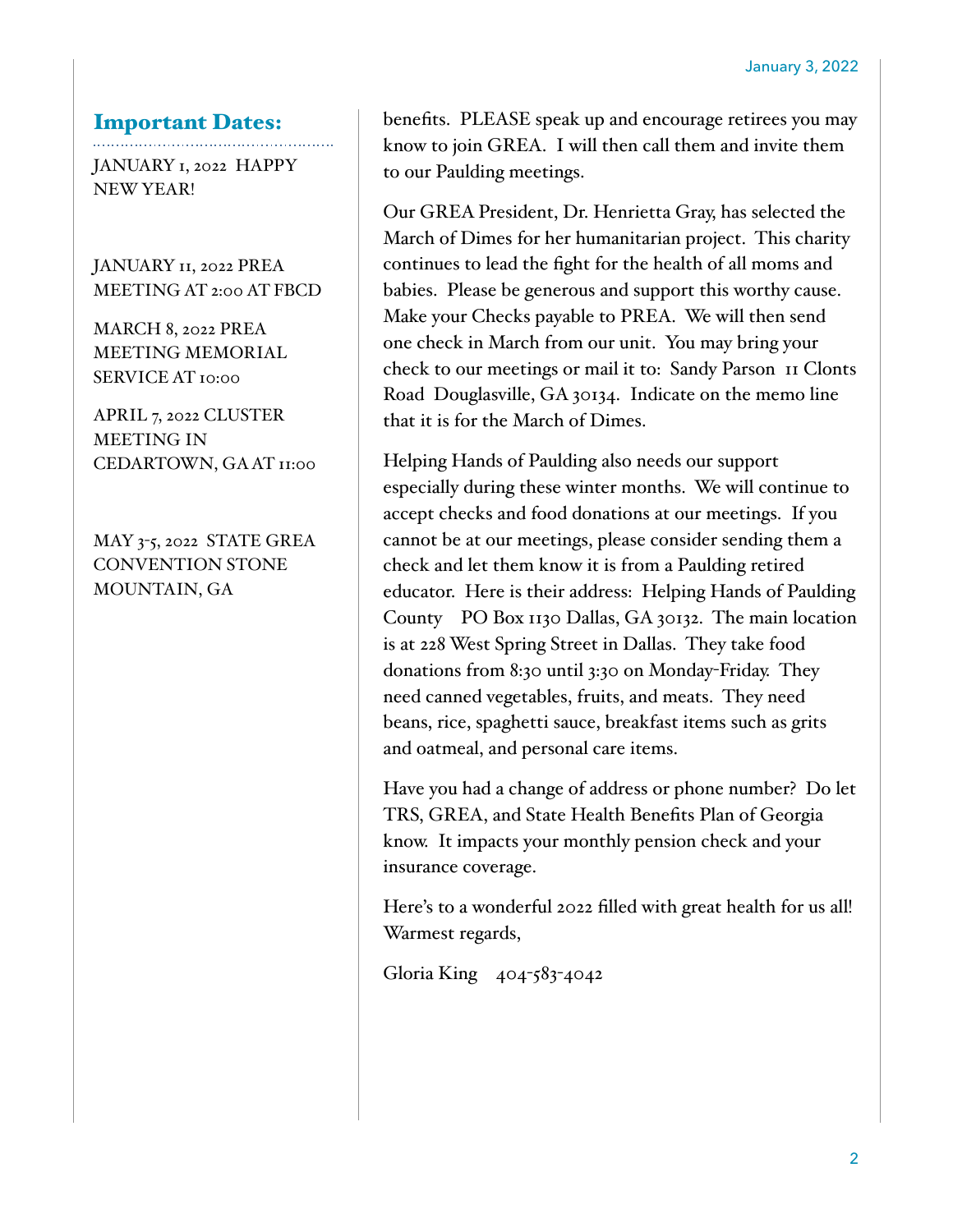# Photos from our November Meeting



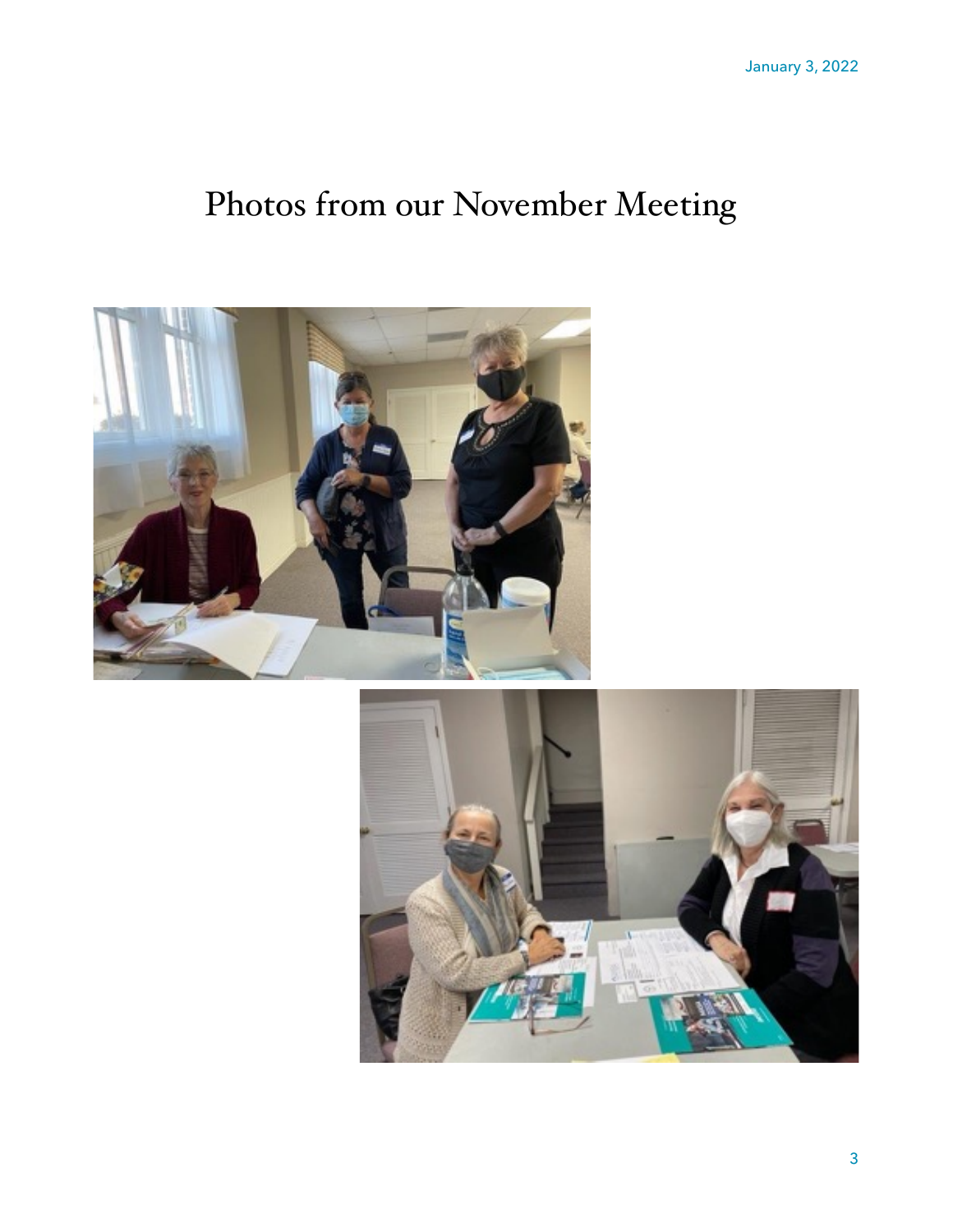## PREA Member Serving Our Community by Gloria King

Retha Tibbitts lived in Dallas, GA most of her life. She graduated from Georgia State and worked with at risk students in jeopardy of dropping out of high school. Her goal was to get them into a vocation program and have them continue with the academic subjects until graduation. She spent her entire career at Paulding County High School.

Retha has an amazing talent for knitting. She has donated numerous scarves to nursing homes, assisted living facilities, and homeless shelters. She also makes knitted bags which are used to easily hold a Bible. Many of our members have one of her bags for their own personal use. These bags have also been stuffed with toiletry items for those at the Homeless Coalition in Douglasville. Prior to the pandemic Retha volunteered at the food pantry in Douglasville. She has served as President of our Paulding Unit and has worked tirelessly for many years on our handbook. She is currently recovering from her second knee replacement surgery. We look forward to seeing Retha at our January meeting. Thank you, Retha, for turning a talent into a blessing for so many.